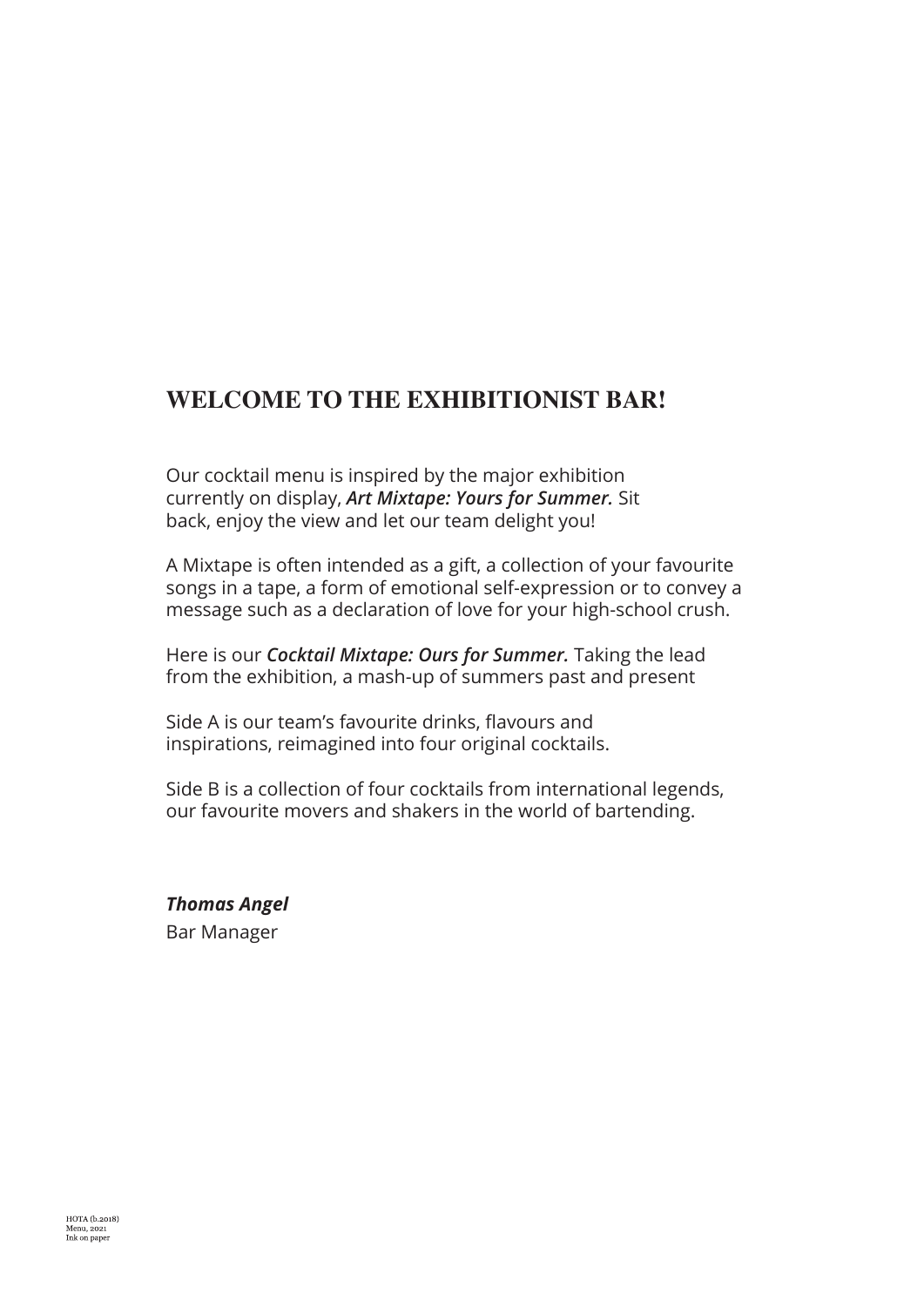**Smoke on the Water MIXTAPE SPRITZ 17** Herradura Blanco, grapefruit + saltbush soda, fresh lime, purple.

# **SIDE A**

*—*

*—*

*—*

*—*

**Raspberry Beret** SLUSHY!! 17 Finlandia vodka, Belsazar Rosè vermouth, tasmanian pepperberry, watermelon, raspberry.

**Escape** PINA COLADA 22 Plantation Stiggin's Fancy Pineapple rum, lime, cream, roasted pineapple + cinnamon, coconut soda

**Kokomo** MAI TAI 21 Husk Pure Cane rum, Glenlivet Carribean Cask whisky, Marionette orange curaçao, m'orgeat, lime, davidson plum.

**Mr. Experience** BOULEVARDIER 19 Benriach 10Y whisky, Marionette bitter curaçao, Lillet Blanc vermouth, strawberry gum.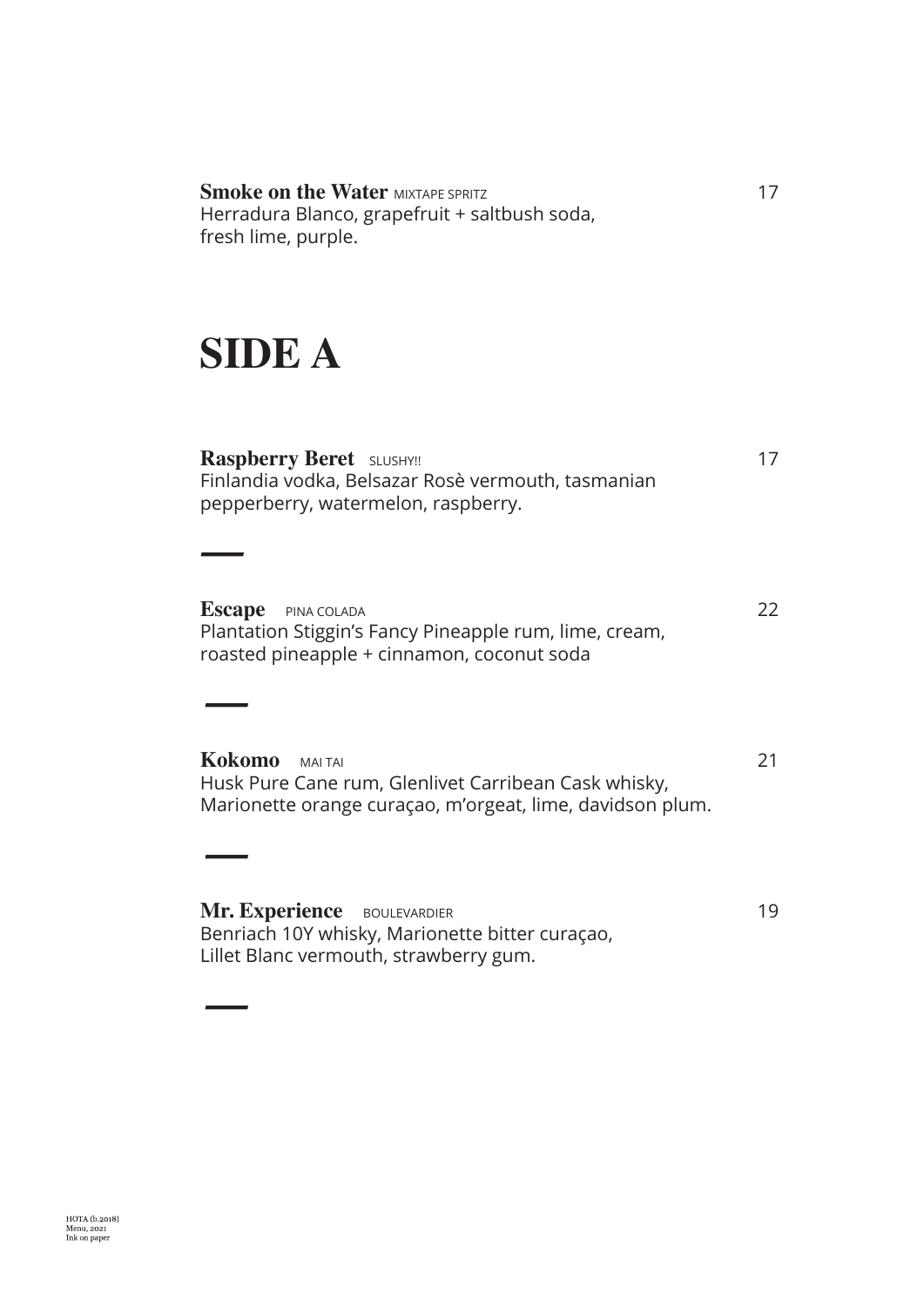# **SIDE B**

*—*

*—*

 *—*

*—*

#### **Funiculì, Funiculà** BELLINI **18**

ANDREA GAULDI - ONE OF THE BEST BARTENDERS IN THE WORLD AND LEGENDARY SEXY ITALIAN LIVING IN AUSTRALIA.

Barsol pisco, riesling, kombucha, grilled peach, carbonated.

**Down in Mexico** EL GUAPO 19

HEATHER GARLAND - THE FIRST LADY OF COCKTAILS, CO-OWNER OF CARETAKER AND DEADSHOT IN AUCKLAND WITH HER HUSBAND ALASTAIR.

Herradura tequila, Amores Verde mezcal, lime, cucumber, housemade hot sauce, salt and pepper.

#### **Sharp Dressed Man** MARTINI 20

SIMON FORD - THE MAN BEHIND FORDS GIN, A VISIONARY FOR BETTER DRINKING AND GOOD TIMES BRINGING PEOPLE AROUND THE WORLD TOGETHER.

Fords gin, Manzanilla sherry, ginger, mint, orange bitters.

**Waterfalls** HIGHBALL 20

MONICA BERG - CO-OWNER OF TAYER + ELEMENTARY, LONDON, NO .2 IN 50 BEST BARS IN THE WORLD, CO-CREATOR OF MUYU LIQUEURS AND A BADASS.

MUYU Jasmine Verte, Woodford Reserve rye whisky, amazake soda.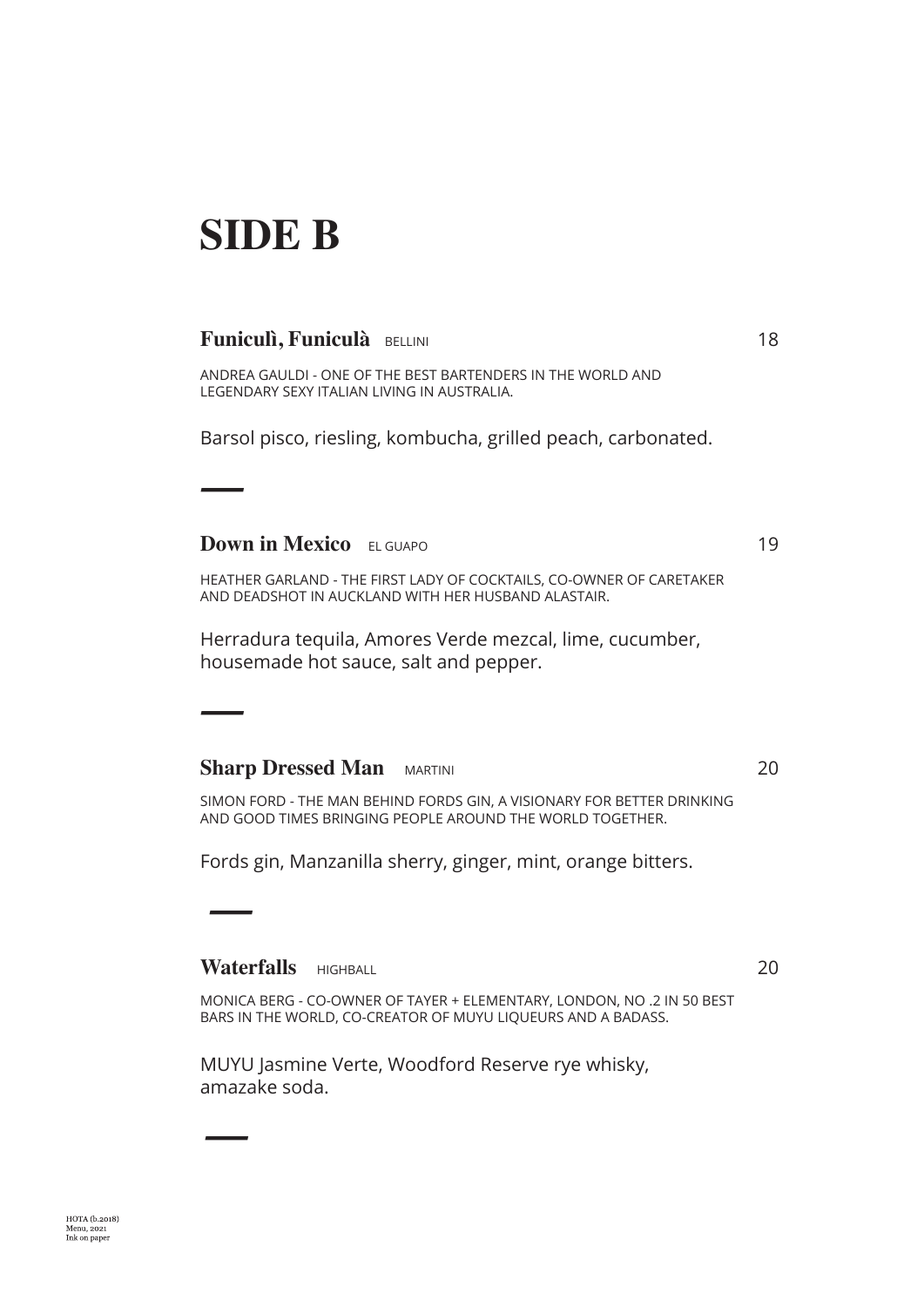| WINE             |                                                                | GLASS | <b>BOTTLE</b> |
|------------------|----------------------------------------------------------------|-------|---------------|
| <b>Sparkling</b> |                                                                |       |               |
| <b>NV</b>        | <b>Babo</b><br>Prosecco Rosé<br>Fruili, IT                     | 14    | 65            |
| <b>NV</b>        | Domaine Chandon<br><b>Brut Sparkling</b><br>Yarra Valley, VIC  | 12    | 55            |
| <b>NV</b>        | Veuve Cliquot<br>Champagne<br>Reims, FR                        | 28    | 135           |
| 2020             | Il Mostro Ragana Pet Nat<br>Chardonnay/Pecorino<br>Tuscany, IT | 14    | 65            |
| <b>White</b>     |                                                                |       |               |
| 2020             | Jumping Juice<br>Riesling<br>Gippsland, VIC                    | 12    | 55            |
| 2019             | Orlando Hillary<br>Chardonnay<br>Adelaide Hills, SA            | 15    | 70            |
| 2020             | Stoneleigh Wild Valley<br>Sauvignon Blanc<br>Marlborough, NZ   | 10    | 45            |
| 2021             | <b>LS Merchants</b><br>Vermentino<br>Margaret River, WA        | 14    | 65            |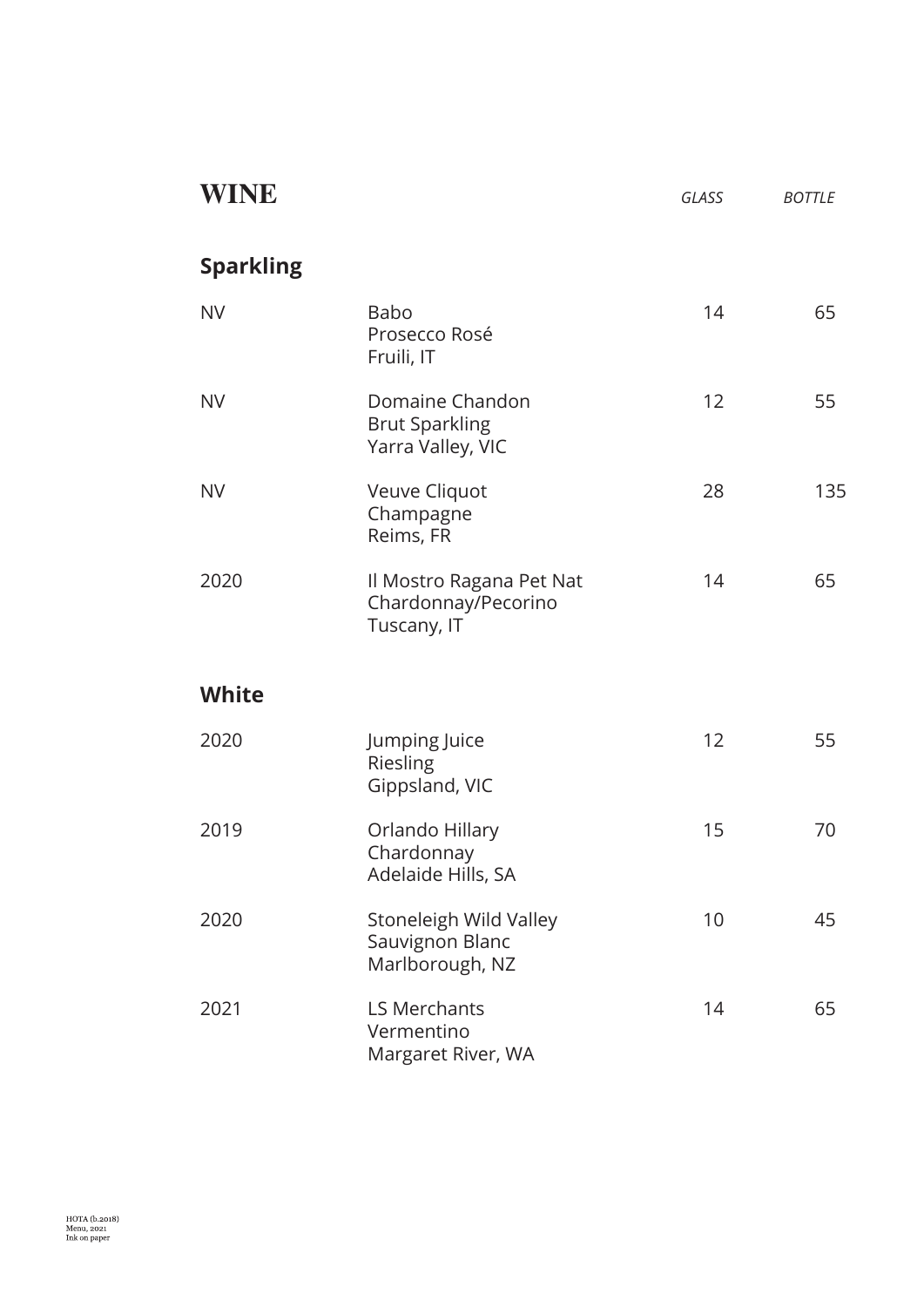| <b>WINE</b> |                                                                                  | GLASS | <b>BOTTLE</b> |
|-------------|----------------------------------------------------------------------------------|-------|---------------|
| <b>Rosé</b> |                                                                                  |       |               |
| 2020        | Domaine d'Estienne<br>Grenache/Syrah<br>Provence, FR                             | 12    | 55            |
| 2021        | Garagiste Le Stagiaire<br>Pinot Noir/Gewurstraminer<br>Mornington Peninsula, VIC | 16    | 75            |
| <b>Red</b>  |                                                                                  |       |               |
| 2019        | Paxton Quandong Farm<br><b>Shiraz</b><br>McLaren Vale, SA                        | 14    | 65            |
| 2018        | Soumah<br>Nebbiolo/Barbera<br>Yarra Valley, SA                                   | 14    | 65            |
| 2019        | LS Merchants Hoi Poloi<br>Cabernet blend,<br>Margaret River, WA                  | 12    | 55            |
| 2019        | The Grayling<br>Pinot Noir<br>Waipara, NZ                                        | 10    | 45            |
| 2019        | <b>Babo Chianti</b><br>Sangiovese<br>Tuscany, IT                                 | 13    | 60            |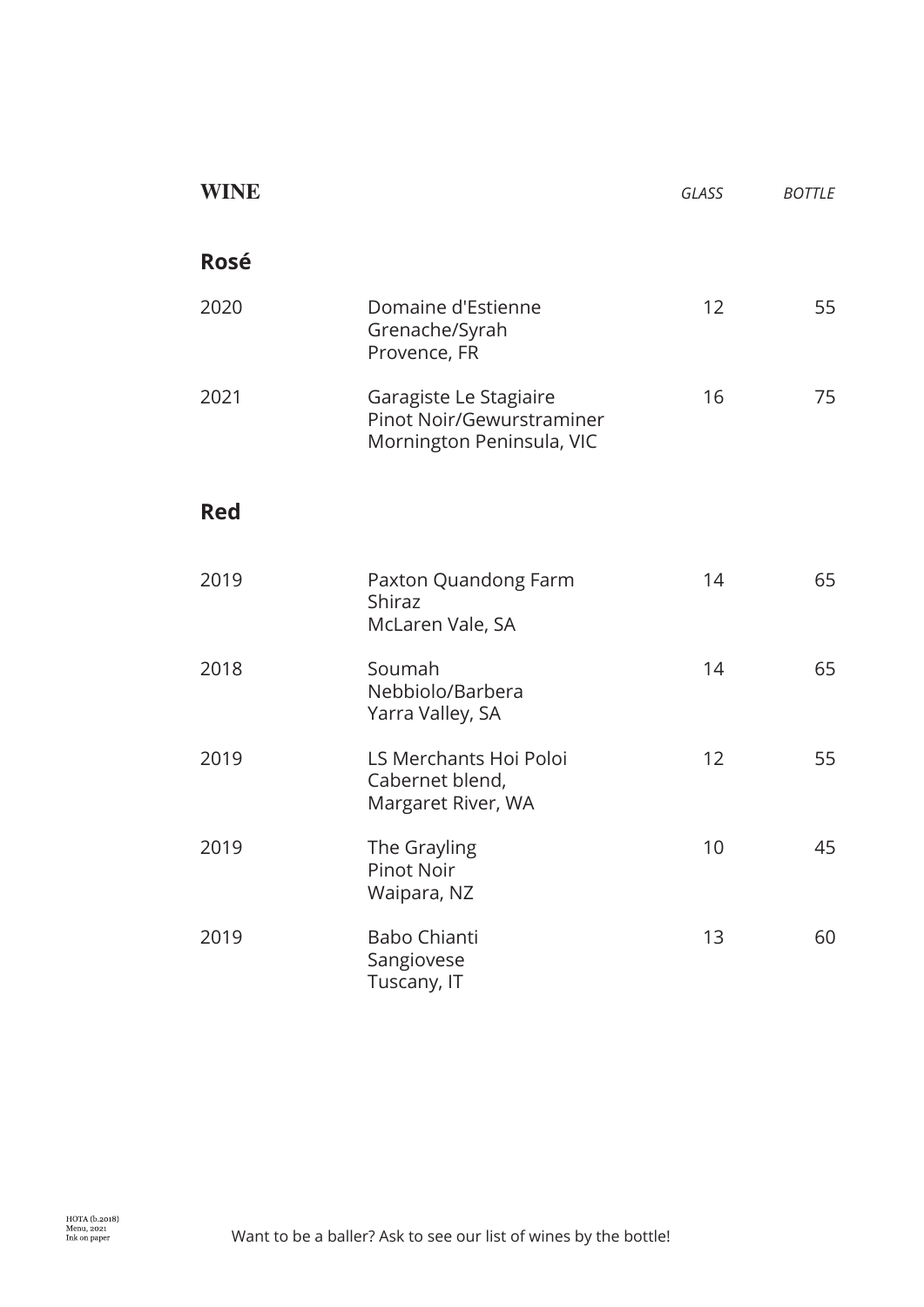## **BEER / CIDER**

| Burleigh Brewing Bighead no-carb lager 375mL<br>QLD                      | 9  |
|--------------------------------------------------------------------------|----|
| Burleigh Brewing Twisted Palms tropical pale ale 330mL<br>QLD            | 9  |
| Burleigh Brewing 28 pale ale 375mL<br>QLD                                | 9  |
| Burleigh Brewing Mid-Tide 375mL<br>QLD                                   | 8  |
| Burleigh FIGJAM 375mL<br>QLD                                             | 9  |
| Two Metres Tall "Snakebite" Wild fermented cider/ale 750mL<br><b>TAS</b> | 44 |
| Estrella Damm lager<br><b>SPAIN</b>                                      | 10 |
| Estrella Inedit malt + wheat beer 330mL<br><b>SPAIN</b>                  | 12 |
| Young Henry's Cloudy Apple cider 375mL<br><b>VIC</b>                     | 10 |
| Witches Falls 8th Day rosé cider 330mL<br>QLD                            | 16 |
| Sobah Lemon Aspen Pilsner Non-alcoholic 330mL<br>QLD                     | 7  |
| Sobah Fingerlime Cerveza Non-alcoholic 330mL<br>QLD                      | 7  |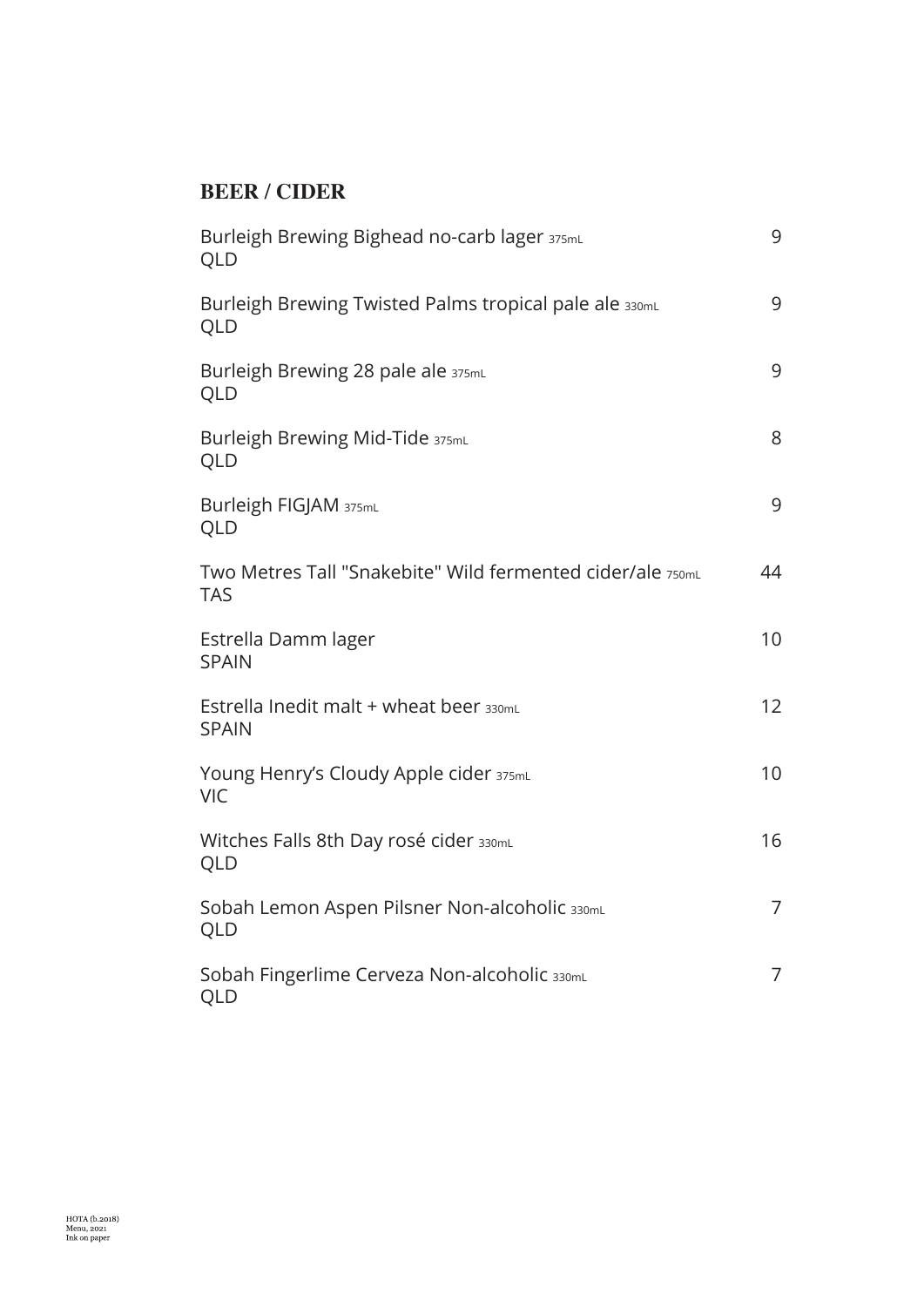#### **SPIRITS**

#### **GIN**

| Fords London Dry - ENGLAND                 | 9               |
|--------------------------------------------|-----------------|
| Husk Ink Gin - NSW                         | 14              |
| Four Pillars Rare Dry - VIC                | 12              |
| Four Pillars Bloody Shiraz - VIC           | 15              |
| Four Pillars Navy Strength - VIC           | 15              |
| Four Pillars Olive Leaf - VIC              | 14              |
| Ki No Bi Dry - JAPAN                       | 18              |
| Ki No Bi Sei - JAPAN                       | 22              |
| Ki No Tea – JAPAN                          | 20              |
| Brookie's Dry - NSW                        | 12              |
| Elephant London Dry - GERMANY              | 15              |
| Brookie's Slow - NSW                       | 12 <sup>2</sup> |
| Adelaide Hill's Distillery 78 Degrees - SA | 14              |
| Hendrick's - SCOTLAND                      | 14              |
| Malfy Gin Arancia - ITALY                  | 12              |
| Malfy Gin Originale - ITALY                | 12              |
| Malfy Gin Lemone - ITALY                   | 12 <sup>2</sup> |
| Plymouth Sloe - ENGLAND                    | 14              |
| Monkey 47 Schwarwald Dry - GERMANY         | 14              |
| Never Never Juniper Freak - AUSTRALIA      | 16              |
| Never Never Southern Strength - AUSTRALIA  | 16              |
| Never Never Triple Juniper Gin             | 14              |
| Nikka Coffey Gin - JAPAN                   | 18              |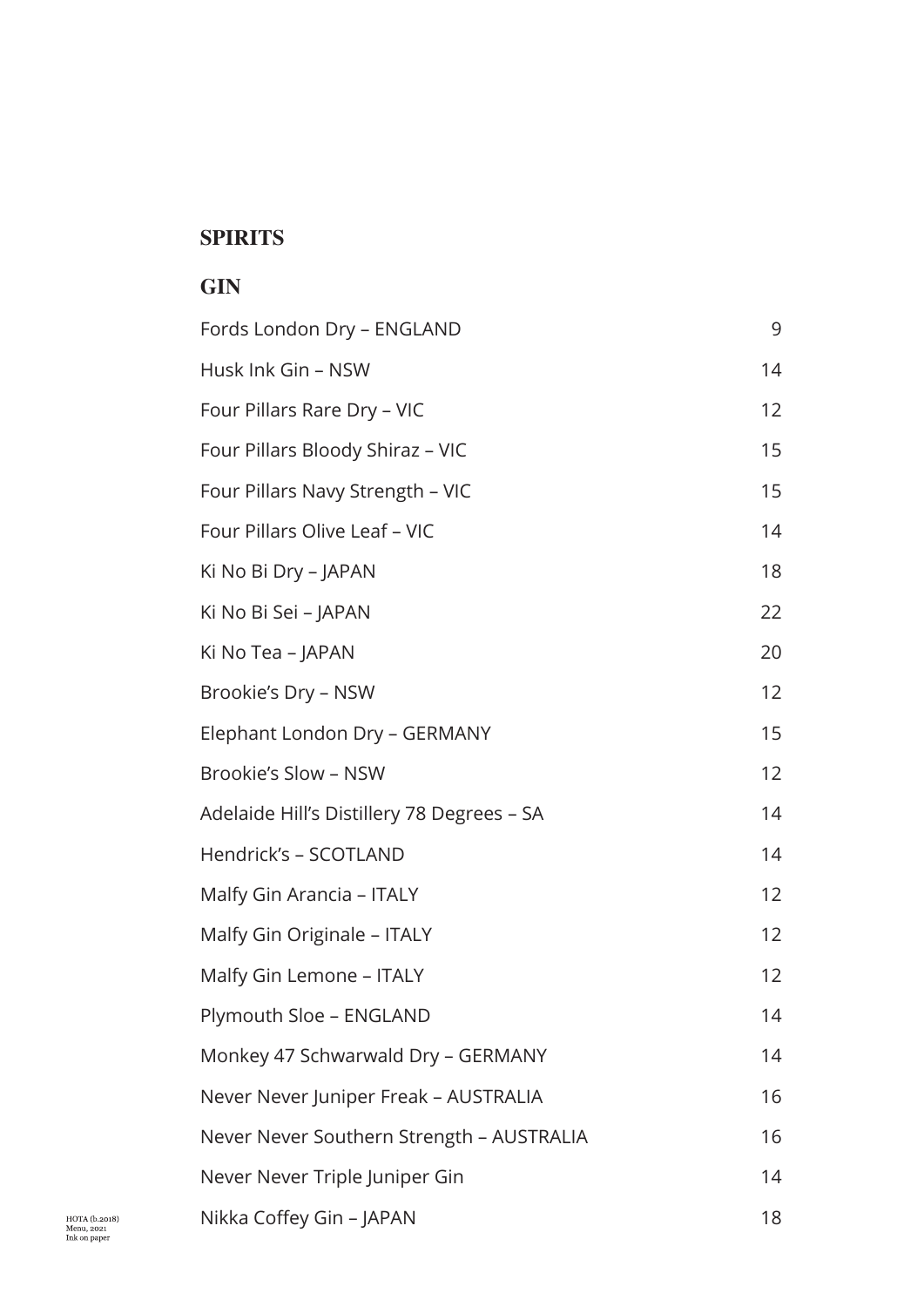## **VODKA**

| Finlandia - FINLAND                  | 9  |
|--------------------------------------|----|
| Idle Hour Rye Vodka – QLD            | 13 |
| Belvedere Vodka – POLAND             | 12 |
| Belvedere Rye Lake Bartezek – POLAND | 16 |
| Beluga Noble Vodka – RUSSIA          | 12 |

# **MEXICAN**

| Herradura Plata – JALISCO     | 10 |
|-------------------------------|----|
| Herradura Resposado – JALISCO | 14 |
| Herradura Anejo – JALISCO     | 16 |
| Amores Verde Momento – OAXACA | 14 |
| Ilegal Joven - OAXACA         | 16 |
| Ilegal Resposado – OAXACA     | 18 |
| Bozal 'Ensamble' – OAXACA     | 25 |

## **RUM**

| Havana Club Especial                     | 9               |
|------------------------------------------|-----------------|
| Havana Club 3 Y - CUBA                   | 9               |
| Husk Arigcole - NSW                      | 13              |
| <b>Husk Botanic - NSW</b>                | 14              |
| Husk Bam Bam Spiced - NSW                | 10 <sup>°</sup> |
| Dark Matter Spiced - SCOTLAND            | 15              |
| Ron Zacapa Centenario XO - GUATEMALA     | 21              |
| Flor de Cana 12 Y - NICARAGUA            | 16              |
| Flor de Cana 7 Y - NICARAGUA             | 14              |
| Flor De Cana 18 Y Centenario - NICARAGUA | 22              |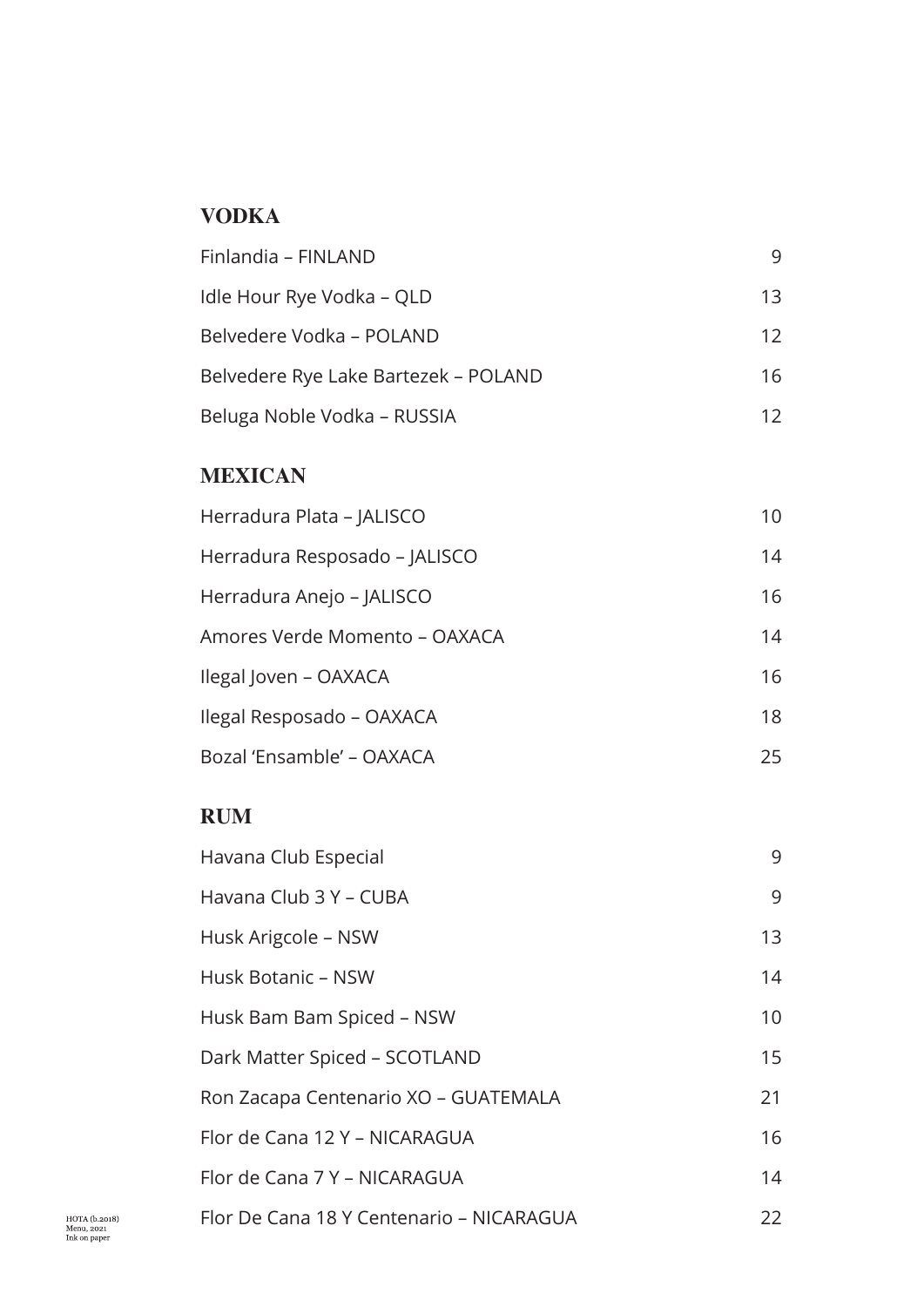# **WHISK(E)Y**

#### **Scotland**

| BenRiach 10 Y Single Malt - SCOTLAND                   | 9  |
|--------------------------------------------------------|----|
| Caol Ila 12 Y Single Malt - SCOTLAND                   | 16 |
| Balvenie 14 Y Old Single Malt - SCOTLAND               | 16 |
| Balvenie 17 Y Old Single Malt - SCOTLAND               | 25 |
| Balvenie 21 Y Old Single Malt - SCOTLAND               | 30 |
| Macallan 12 Y Old Double Cask - SCOTLAND               | 16 |
| Gendronach 12 Y Old Single Malt - SCOTLAND             | 14 |
| Glendronach 15 Y Old Single Malt - SCOTLAND            | 16 |
| Glendronach 18 Y Old Single Malt - SCOTLAND            | 22 |
| Glendronach 21 Y Old Single Malt - SCOTLAND            | 30 |
| Laphroaig 10 Y Old Single Malt - SCOTLAND              | 15 |
| Laphroaig Select Cask Single Malt - SCOTLAND           | 15 |
| Glendfiddich 12 Y Old Single Malt - SCOTLAND           | 12 |
| Glendfiddich 23 Y Old Grand Cru Single Malt - SCOTLAND | 45 |

# **Ireland**

| Jamesons Cask Mates IPA Edition - IRELAND   | 10  |
|---------------------------------------------|-----|
| Jamesons Cask Mates Stout Edition – IRELAND | 1 Q |
| Jamesons Irish Whiskey – IRELAND            | q   |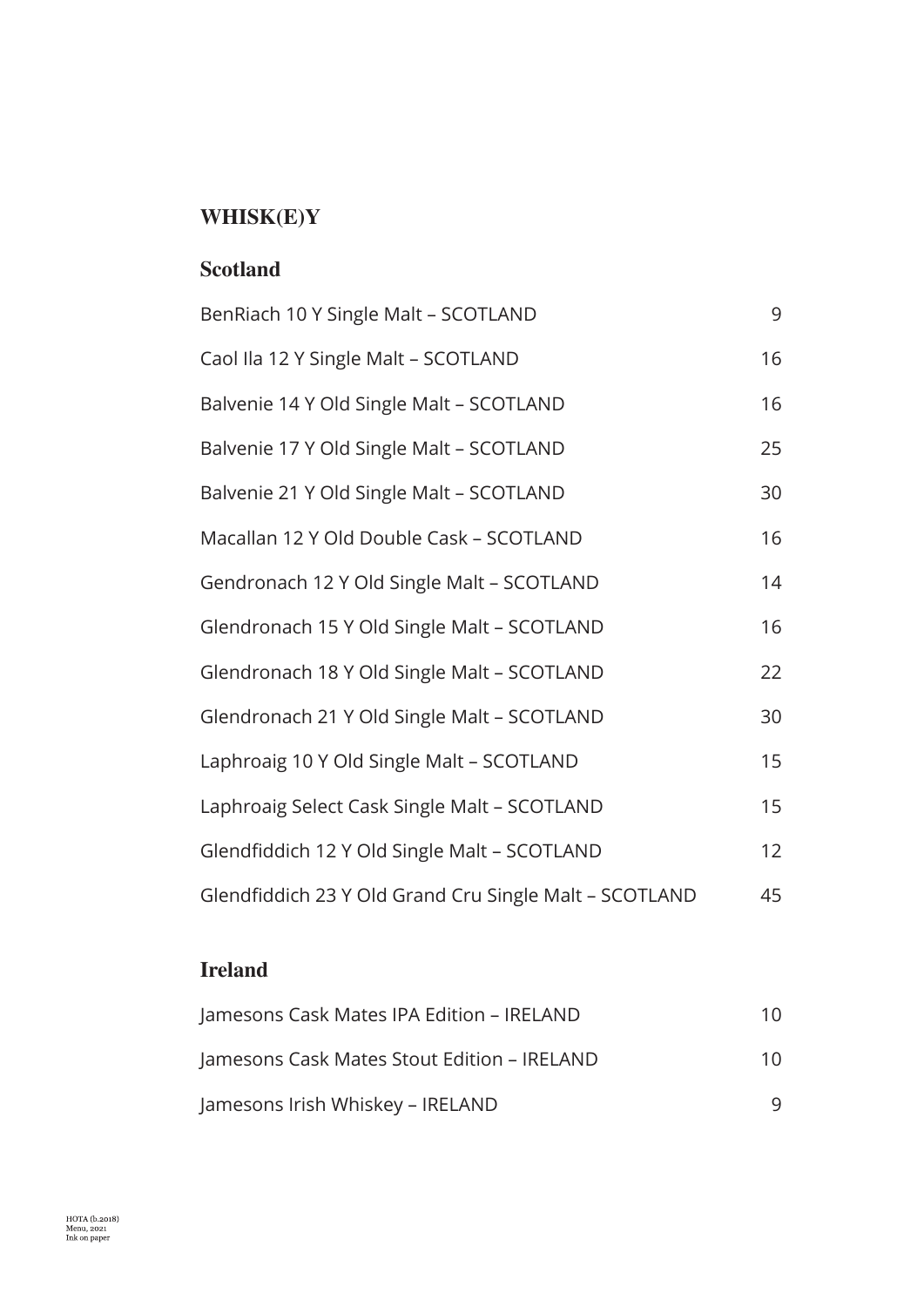# **WHISK(E)Y**

# **Japan**

| The Shin 10 Y Old - JAPAN     | 20 |
|-------------------------------|----|
| The Shin 15 Y Old - JAPAN     | 30 |
| The Shin Malt - JAPAN         | 18 |
| Ichiro Malt & Grain - JAPAN   | 20 |
| Nikka Coffey Grain - JAPAN    | 20 |
| Nikka from the Barrel - JAPAN | 18 |

## **Australia**

| 23rd Street Whisky – NSW          | 22              |
|-----------------------------------|-----------------|
| Starwood Fortis – VIC             | 20              |
| Starwood Nova – VIC               | 16              |
| Starward Two Fold – VIC           | 12 <sup>2</sup> |
| The Gospel Straight Rye – VIC     | 15              |
| The Gospel Solera Rye – VIC       | 13              |
| Brookie's Pacific Moonshine - NSW | 12              |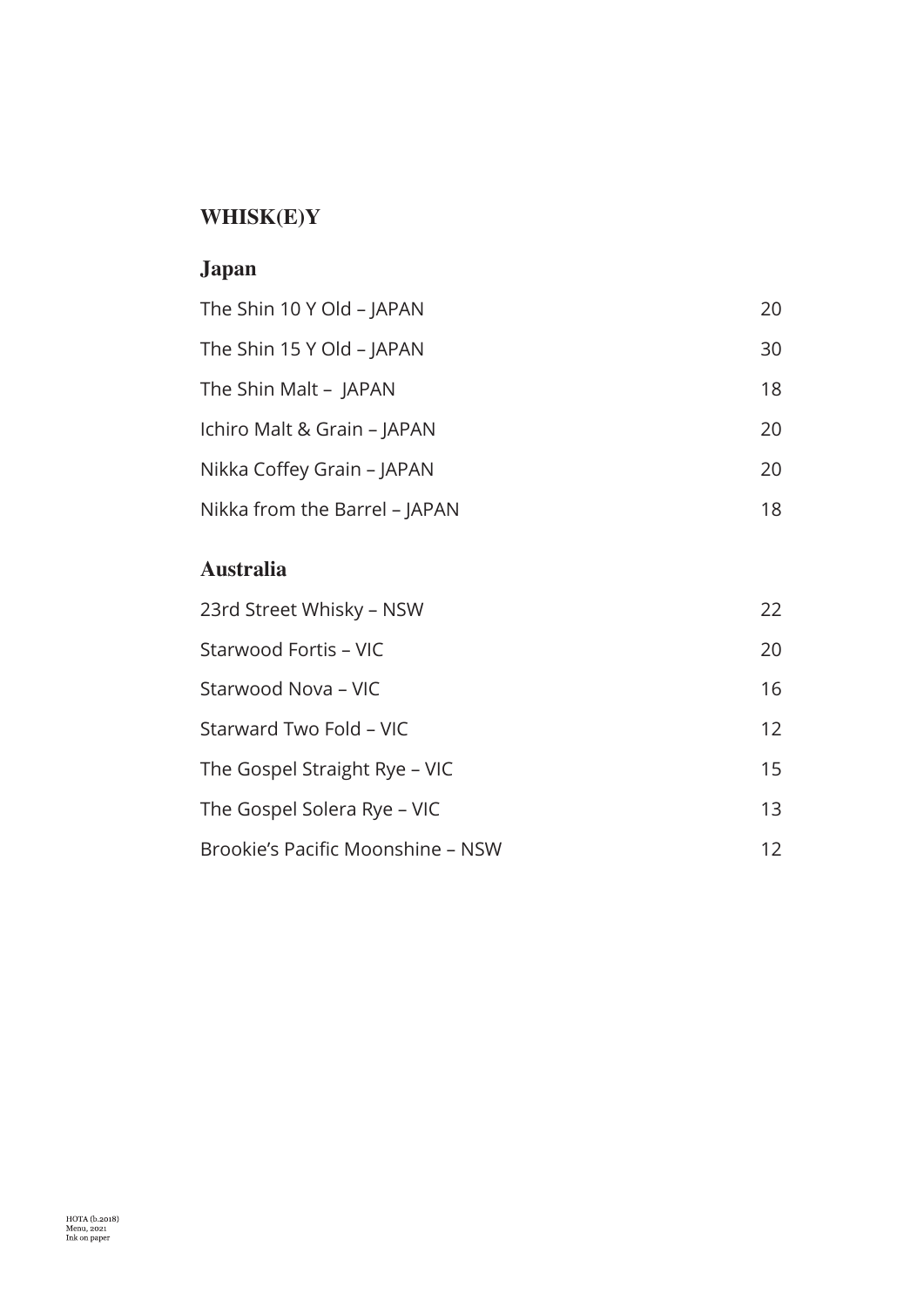# **WHISK(E)Y**

#### **America**

| Woodford Reserve Bourbon – USA                     | 10              |
|----------------------------------------------------|-----------------|
| Woodford Reserve Rye – USA                         | 14              |
| Michter's Sour Mash – USA                          | 18              |
| Hudson Baby Bourbon - USA                          | 17              |
| Hudson Baby Manhatten Rye – USA                    | 17              |
| Jack Daniels Tennessee Whiskey – USA               | 10 <sup>°</sup> |
| Jack Daniels Single Barrel Teneessee Whiskey – USA | 14              |
| Canadian Club - CANADA                             | 9               |

# **BRANDY**

| <b>Hennessy VSOP - FRANCE</b>          | 16. |
|----------------------------------------|-----|
| Hennessy XO – FRANCE                   | 35  |
| Marionette Apricot – VIC               | q   |
| Roger Groult Calvados 3 Y Old - FRANCE | 12. |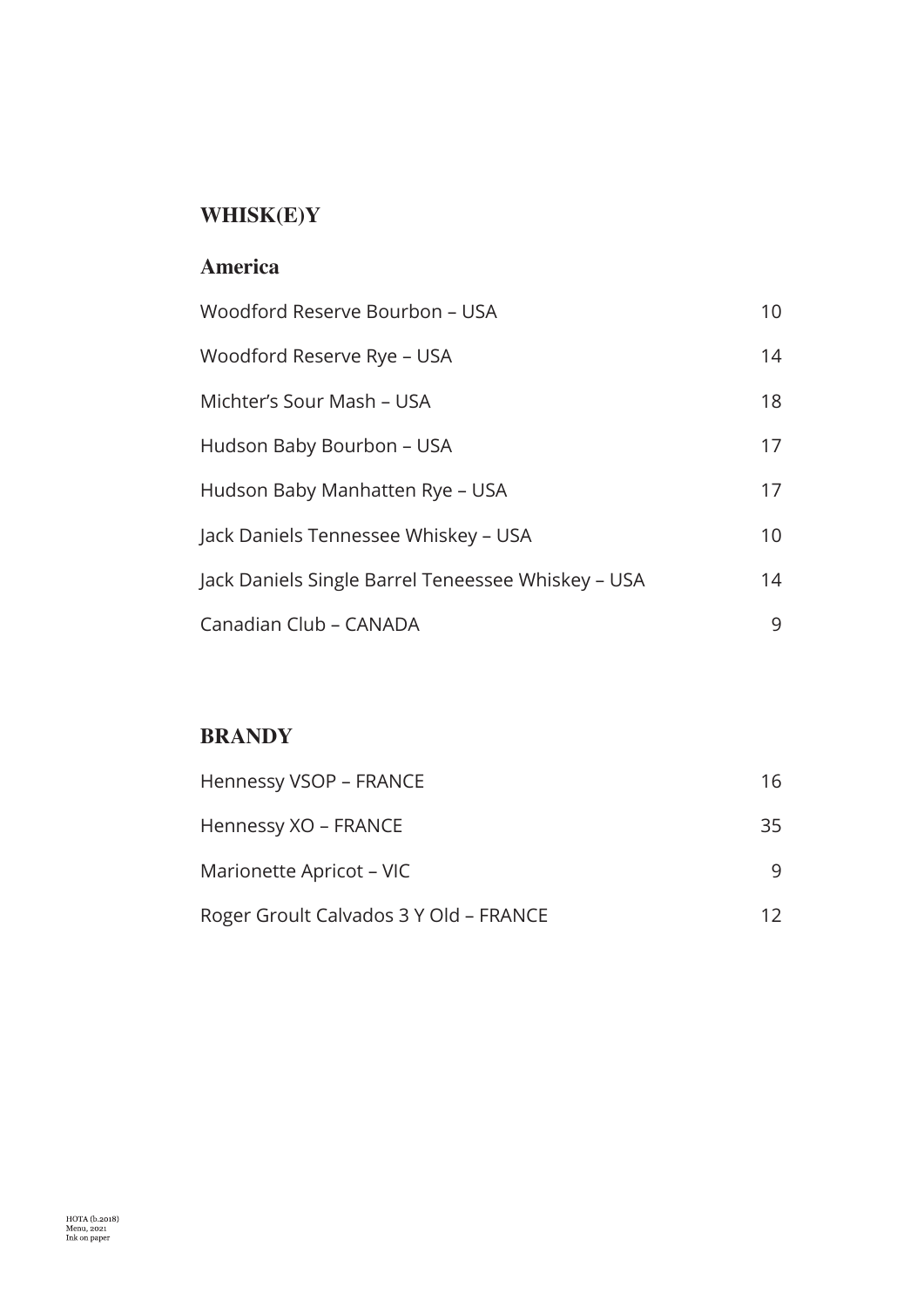# **LIQUEURS**

| Marionette Orange Curacao - VIC     | 10 <sup>1</sup> |
|-------------------------------------|-----------------|
| Marionette Amaretto - VIC           | 10              |
| Marionette Blue Curocao - VIC       | 10 <sup>1</sup> |
| Marionette Groselle - VIC           | 10 <sup>1</sup> |
| Marionette Dry Cassis - VIC         | 10 <sup>1</sup> |
| Marionette Mure - VIC               | 10              |
| Marionette Peach - VIC              | 10              |
| <b>MUYU Chinotto Nero - HOLLAND</b> | 12              |
| MUYU Jasmine Verte - HOLLAND        | 12              |
| <b>MUYU Vetiver Gris - HOLLAND</b>  | 12 <sup>2</sup> |
| <b>Chartreuse Green - FRANCE</b>    | 15              |
| <b>Chartreuse Yellow - FRANCE</b>   | 15              |
| Brookie's MAC - NSW                 | 14              |
| St. Germain Elderflower - FRANCE    | 10 <sup>1</sup> |
| Mt. Tamborine Quandong - QLD        | 12              |
| Mt. Tamborine Wattle Toffee - QLD   | 12              |